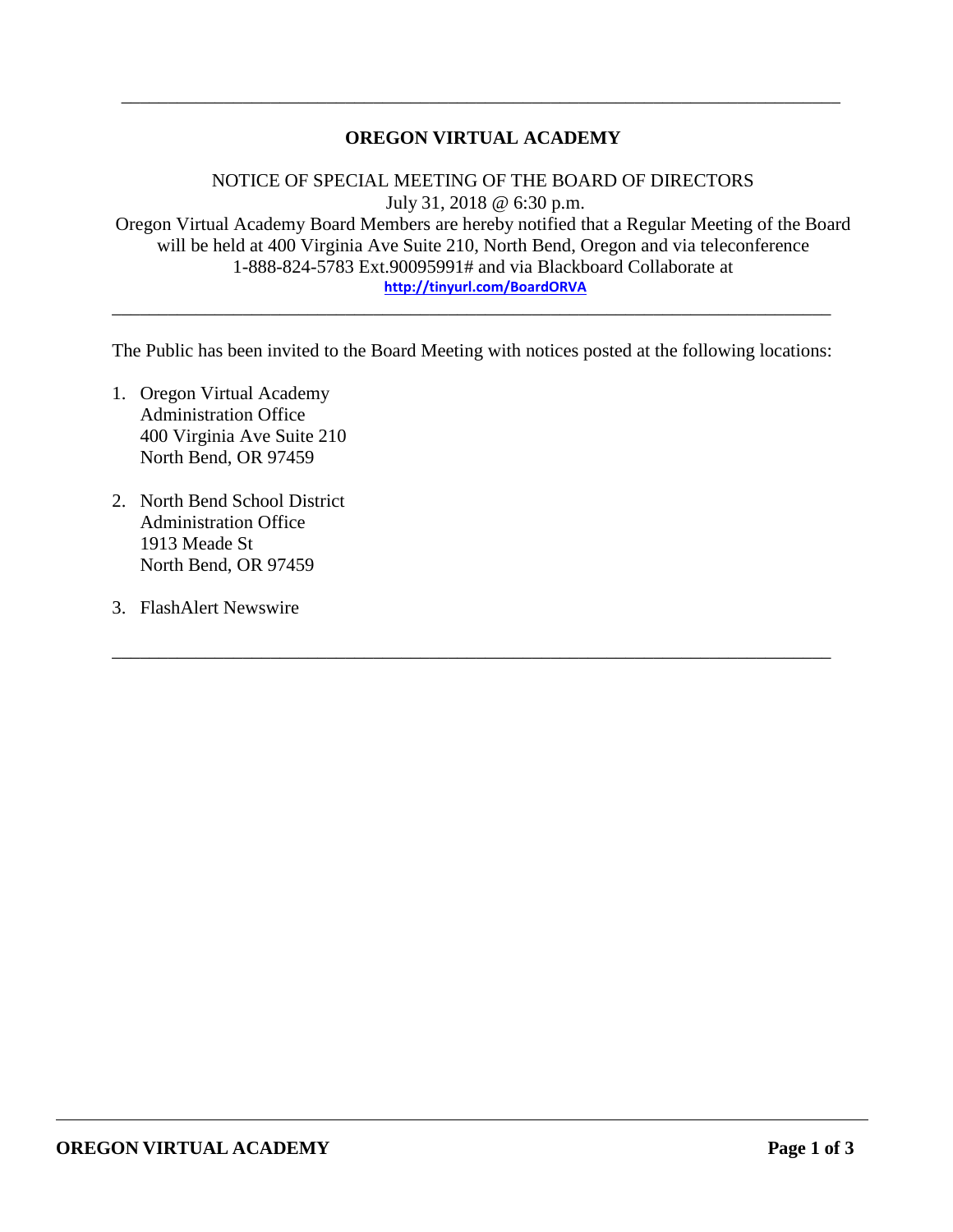## **AGENDA SPECIAL MEETING AGENDA**

### **BOARD OF DIRECTORS OREGON VIRTUAL ACADEMY**

**Tuesday, July 31st , 2018 6:30 p.m.** ORVA Office 400 Virginia Ave Suite 210 North Bend, OR 97459

## **INSTRUCTIONS FOR PRESENTATIONS TO THE BOARD BY PARENTS AND CITIZENS**

The Oregon Virtual Academy welcomes your participation at the School's Board meetings. The purpose of a public meeting of the Board of Directors is to conduct the affairs of the School in public. We are pleased that you are in attendance and hope that you will visit these meetings often. Your participation assures us of continuing community interest in our School. To assist you in the ease of speaking/participating in our meetings, the following guidelines are provided.

- 1. Agendas are available to all audience members at the door to the meeting or by requesting the agenda from School Officials (541-751-8060).
- 2. The "Public Comment" portion is set aside for members of the audience to raise issues that are not specifically on the agenda. These presentations are limited to three (3) minutes and total time allotted to non-agenda items will not exceed fifteen (15) minutes. The Board may give direction to staff to respond to your concern or you may be offered the option of returning with a citizen-requested item.
- 3. When addressing the Board, speakers are requested to stand, to state their name and address, and to adhere to the time limits set forth.
- 4. Citizens may request that a topic related to school business be placed on a future agenda by submitting a written request at least seventy-two (72) hours in advance of any regular meeting. Once such an item is properly placed on the agenda, the Board can respond, interact, and act upon the item.